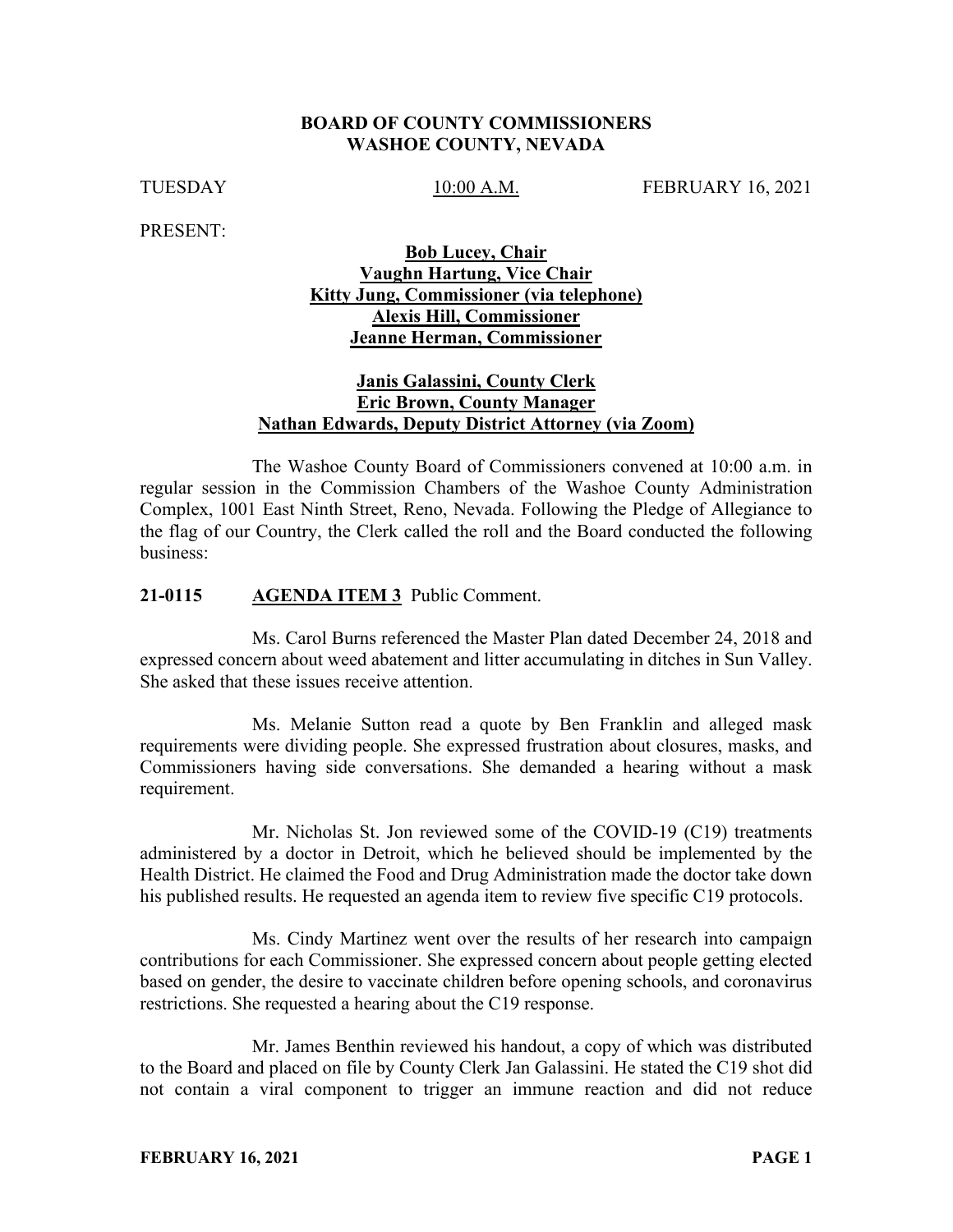transmission. He asked for a hearing to discuss treatments and lockdown procedures.

Mrs. Cassidy Pocock spoke about the treatment potential of Ivermectin, adding she wished to see this treatment added to those being used in nursing homes and assisted living facilities. She mentioned the drug was well-studied, having been used in humans for more than 30 years. She requested an agenda item to discuss implementing five specific C19 protocols.

Ms. Galassini indicated emails from Ms. Elise Weatherly and several Republican Women's Clubs were received and would be placed on the record.

Via the Zoom app, Ms. Annemarie Grant applauded public commenters for calling out inappropriate behavior. She spoke about the Washoe County Sheriff's Office's presentation to the Nevada Legislature and urged members of the public air their grievances to the Legislature as well. She expressed frustration about the way she was greeted when she visited the jail and a lack of response to emails. She played audio of her brother at the jail.

Mr. Dan Purdy, via Zoom, alleged a Sheriff's Office presenter lied to the Legislature about police officer deaths. He expressed concern about sheriffs drinking in their cars and the Commissioners being beholden to their political donors. He encouraged the public to vote any Commissioners they were unhappy with out of office.

Mr. Charles Stockford praised the County for cleaning up Quartz Lane but said conditions were now back to how they were before the cleanup. He requested Code Enforcement visit the area, saying a motor home was recently hit by a truck and cars without engines were sitting on the street. He wanted something to be done about it.

**21-0116 AGENDA ITEM 4** Commissioners'/County Manager's announcements, reports and updates to include boards and commissions updates, requests for information or topics for future agendas.

Commissioner Herman repeated a prior request about placing a Washoe County 2nd Amendment Sanctuary resolution on an agenda as several Nevada counties had already done so. Regarding the public comment heard at this meeting, she requested an agenda item to discuss the implementation of some COVID-19 (C19) protocols. She stated she wanted the County to be opened and businesses be allowed to recover what they lost over the prior ten months. She asked why a completed conditional letter of map revision for the Prado North development was never completed. Regarding speeding concerns from communities in Lemmon Valley and Verdi, she indicated she was willing to donate discretionary funds for signs and speed bumps once she knew the price. She wondered why all emails were not read into the record, saying she felt they should be.

Vice Chair Hartung mentioned a previous discussion he had with Manager Brown about assembling a forum of State decision makers to discuss C19 treatments. He thought it would be a way for everyone's voices to be heard. He wished to receive an update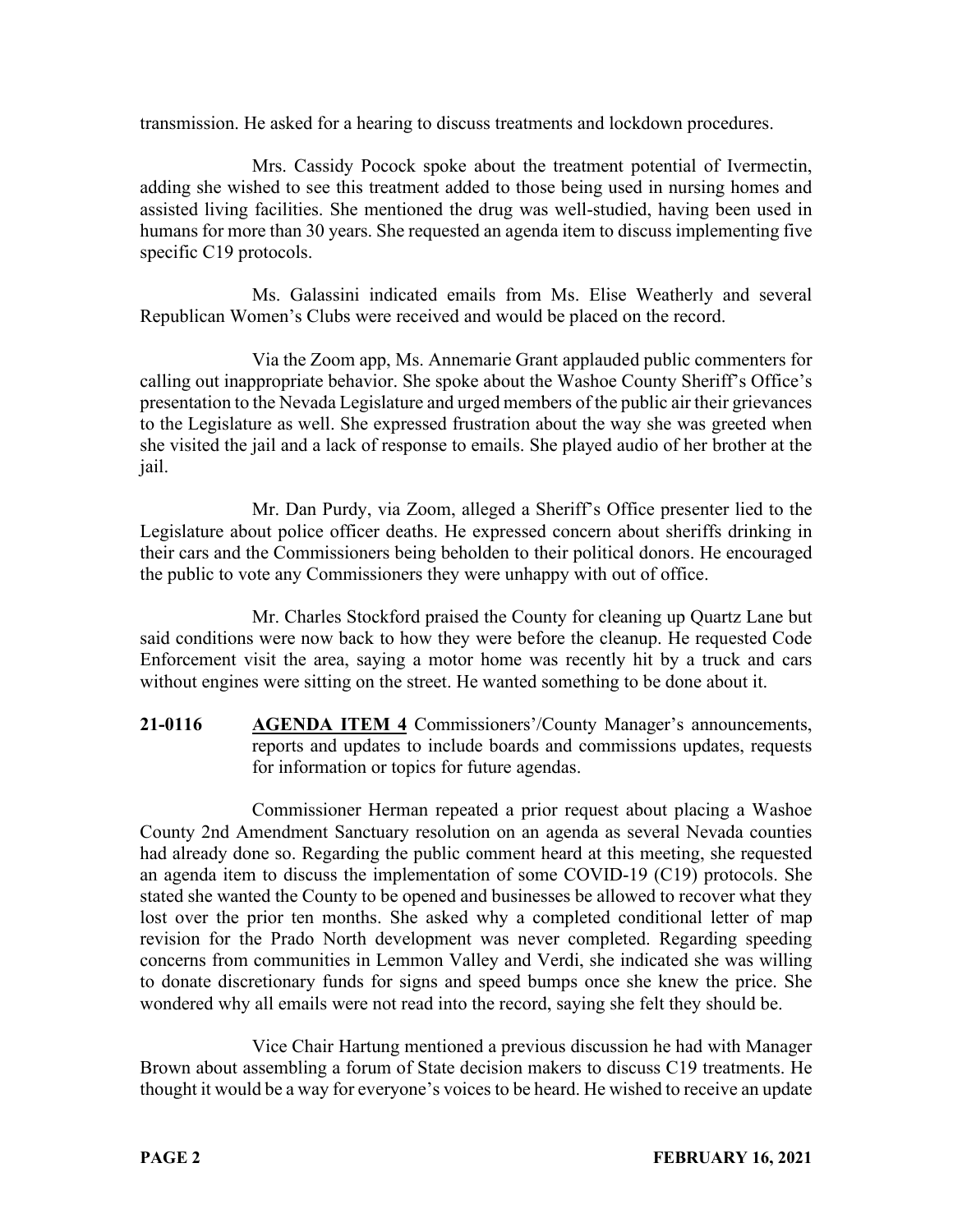from the Sheriff's Office about ditch cleanup, noting it had been done by inmate work crews in the past. He emphasized the issue of speeding in Spanish Springs, saying he was trying to obtain funding for speed bumps and other safety measures.

Chair Lucey reminded everyone in Chambers this was a business meeting and masks were required in Chambers.

Commissioner Jung asked County Manager Eric Brown to follow up with Ms. Carol Burns and Mr. Charles Stockford regarding their public comments. She requested an update in writing about the County's and residents' responsibilities as it pertained to the current weed abatement policy. She asked Mr. Brown to come up with permanent solutions for Quartz Lane.

Chair Lucey noted Governor Steve Sisolak passed a directive the prior week increasing statewide occupancy levels from 25 to up to 50 percent as of February 15. Additionally, the authority for C19 response would be transitioned back to local authorities 45 days after that. He mentioned the County would continue to work with the State to open businesses in the community. Of the 6,000 businesses in the unincorporated County, only 2,000 were actual storefronts or retail locations; the rest were home businesses. There were an additional 35,000 businesses in Reno and Sparks. He acknowledged the frustration of public commenters but underscored he could not change mask mandates. He added many businesses wanted their customers to wear masks to protect all patrons. Until things were changed at the State level, the County could not affect the type of change some people wanted. He hoped to have a better understanding by May 1 or sooner, adding the Health District would update the Board about vaccinations later in the meeting. He reiterated Commissioner Jung's requests about Quartz Lane and ditch cleaning.

**21-0117 AGENDA ITEM 5** Appearance by District Health Officer Kevin Dick and Assistant County Manager Dave Solaro to provide an update on vaccination distribution within Washoe County and an overview of vaccination prioritization lanes and groups as established by the State of Nevada COVID-19 Vaccine Playbook Version 3. (All Commission Districts.)

District Health Officer Kevin Dick conducted a PowerPoint presentation, a copy of which was placed on file with the Clerk, and reviewed slides with the following titles: COVID-19 Vaccination; How COVID-19 Vaccines Work; COVID-19 Vaccine; Vaccine Allocation and Distribution; Initial Distribution Approach; Tier 1; Revised Guidance; Standardized Criteria for Prioritization; Prioritization Lanes; Points of Dispensing (POD); and Vaccine Dispensed.

Mr. Dick stated the first two vaccines were developed rapidly, went through a review process by the U.S. Food and Drug Administration, and had a 95 percent efficacy rate. These would be key to getting back to normal society. He admitted the vaccine would take a while to roll out and masks and social distancing still needed to be employed in the interim. Even people who were vaccinated could become infected given the number of different exposure situations they could encounter. He explained these vaccines did not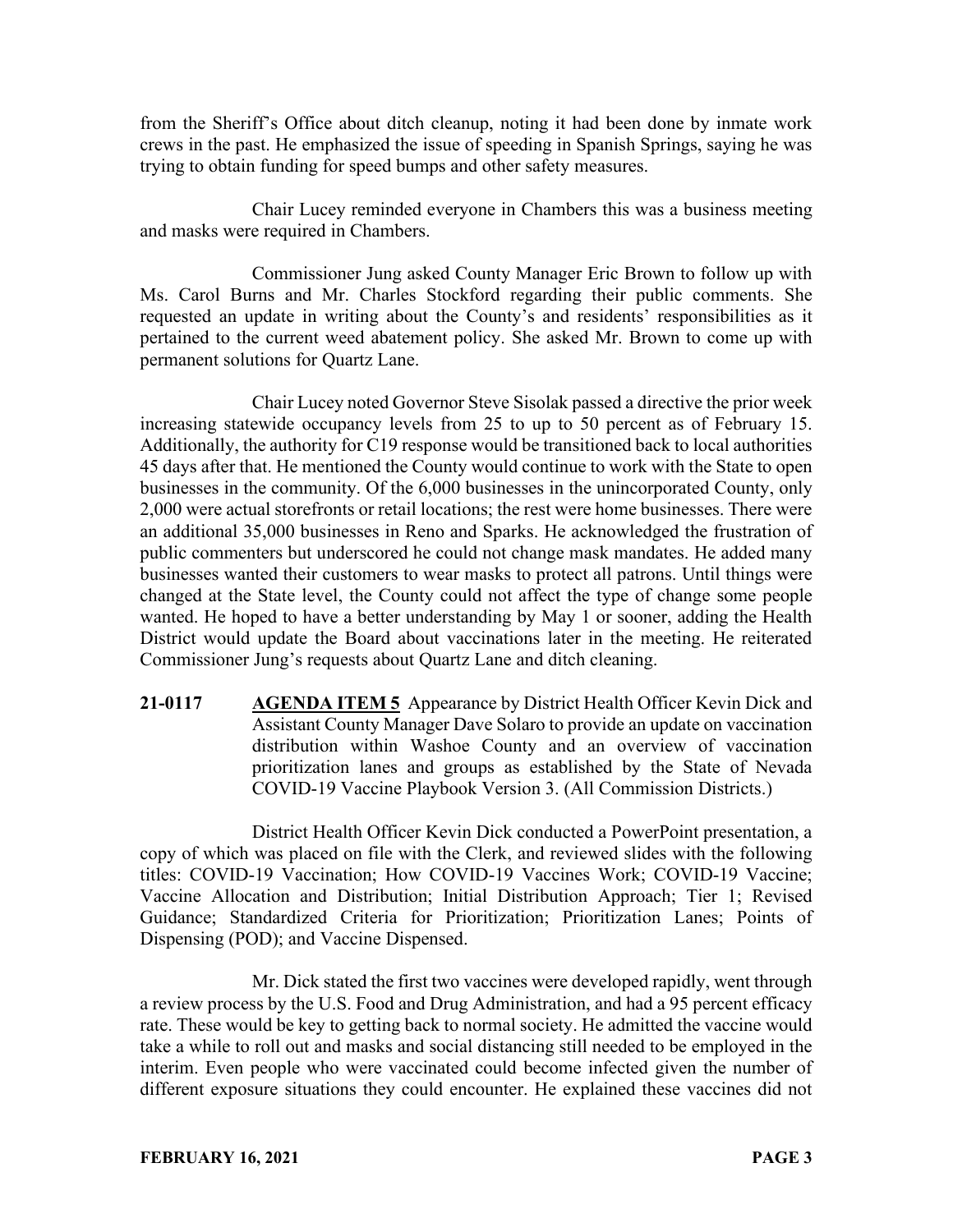contain the complete virus, so it did not cause the infection. Instead, they replicated a spike protein which, because it did not belong there, would cause the body to develop the antibodies to attack it. He mentioned the Pfizer-BioNTech vaccine was more challenging because it required an ultra-cold freezer.

Mr. Dick noted the Washoe County Health District (WCHD) had limited information about the amount of vaccine that would be available in the future. They had the capacity to distribute more vaccine than they currently were, though they experienced a 23 percent increase in the number of vaccines they received the prior week versus the week before that. The shortage of vaccines caused the WCHD to take into account the ethics of who should get vaccinated. He reviewed the Tier 1 distribution plan as it had been determined based on the initial Nevada COVID-19 (C19) Vaccination Playbook. Noting the current playbook was the third version, he said the Advisory Group on Immunization Practices recommended prioritizing older populations and frontline essential workers; those changes were implemented in January 2021. Individuals who experienced unavoidable contact with people exposed to C19 were prioritized, as were those who had sustained contact with them. People whose jobs contributed to the overall safety of the community were also prioritized.

Mr. Dick said the Livestock Events Center (LEC) immunization site was currently vaccinating the frontline/essential workforce, as well as prioritizing members of the general population over 70 years old. As an example of balancing these two prioritization lanes, he commented more of the 70-year-old demographic started receiving vaccines once the majority of K-12 teachers received theirs. He indicated they were currently vaccinating frontline staff in community support services. He listed the agencies who helped at the LEC, saying around 335 people per hour were being served there. Among the community partners who provided strike teams were local fire agencies and the Regional Emergency Medical Services Authority, the latter of which were providing vaccines to homebound citizens. Noting a lag in State vaccination reporting, he provided more current statistics than what appeared in the presentation: to date, the WCHD administered 36,462 vaccines, including 13,446 second doses.

Assistant County Manager Dave Solaro continued the presentation via the Zoom app by reviewing slides with the following titles: Ethical considerations set by the State (2 slides); WC Specifics; Frequently Asked Questions; and Questions. He remarked roughly 66 percent of the C19 deaths in Washoe County happened to individuals who were 70 years or older. He felt the WCHD did a good job of reaching out to people in the different groups of frontline workers listed in the Prioritization Lanes slide. Given the difficulty in establishing how many people fell into that group, he estimated it could take a couple more weeks before moving on to essential public transportation workers. He thought it was important not to jump ahead to other groups since there was a shortage of vaccines. He mentioned that a questionnaire distributed to County employees would be used to determine who could work from home and who had no choice but to get vaccinated. Additionally, Human Resources staff worked with him to categorize the County workforce to meet the standards set by the State with the goal of vaccinating those who were most at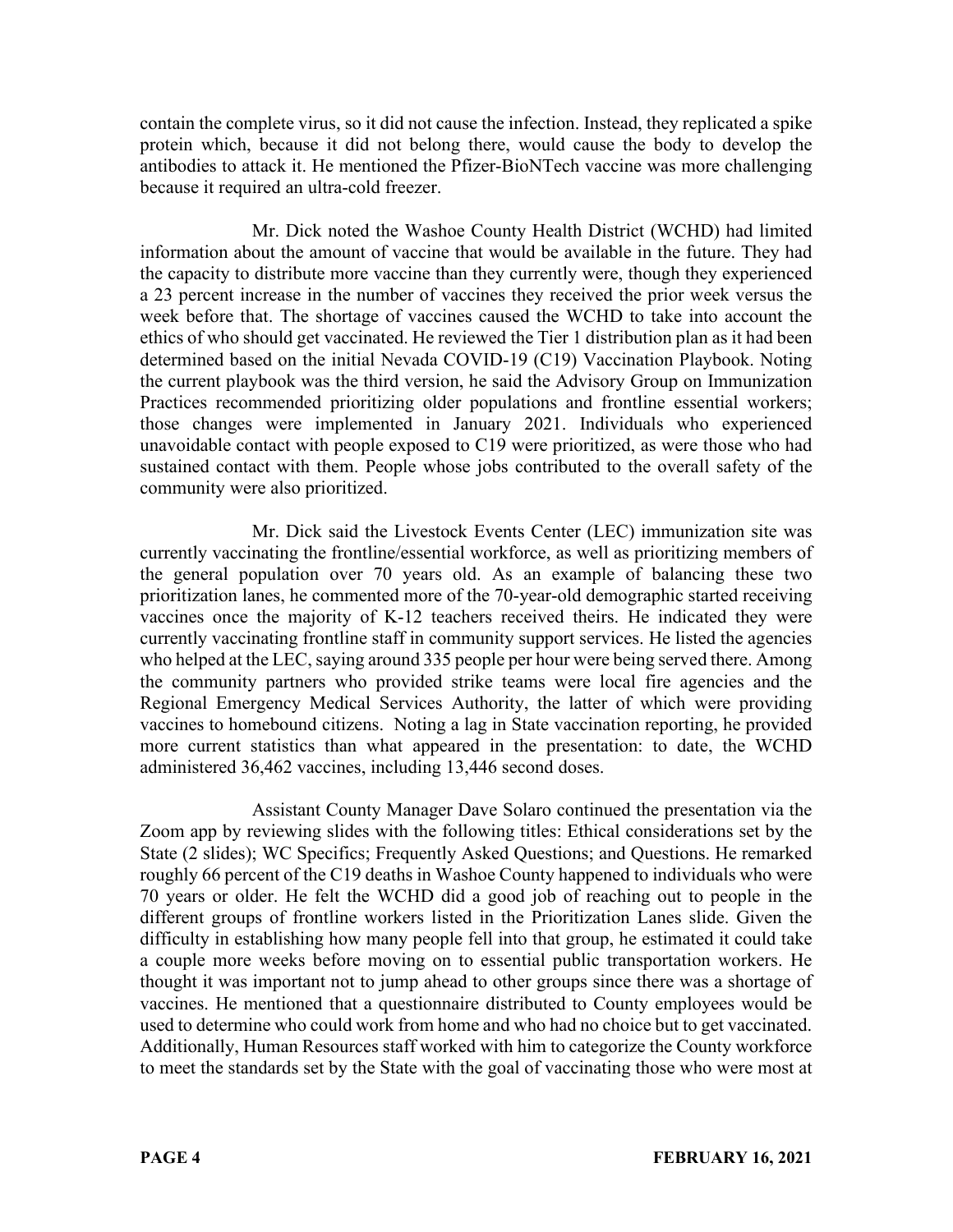risk of infection due to the nature of their work. This was being done by all local jurisdictions to ensure that WCHD partners were not receiving preferential treatment.

Mr. Solaro indicated www.covid19washoevaccine.com showed which groups were currently being vaccinated, though this was difficult without knowing the exact number of employees who belonged in each category across all County businesses and because of the vaccine shortage. He stated masks and social distancing would need to continue even after people were vaccinated to offer the best protection.

Commissioner Hill praised Mr. Dick's staff for helping her answer her constituents' questions. She asked whether there was a concern about seniors in the community not having access to the vaccines. Mr. Dick remarked seniors could get on a waitlist for vaccines either through the website or the call center at 775-328-2427. More than 6,000 seniors received invitations to schedule their vaccines and staff was contacting more than 2,000 seniors by phone. He said part of the messaging encouraged citizens to look out for people over 70 who needed help with the process.

Vice Chair Hartung expressed concern that school bus drivers had been inoculated but public transport bus drivers had not. Mr. Dick responded the WCHD had already started vaccinating some of those drivers because many provided services to elderly, homeless, and disabled populations. He thanked the Regional Transportation Commission (RTC) for providing a bus to keep seniors who had just received their vaccinations warm.

Commissioner Jung requested an update from the RTC regarding how it carried out federal directives since they utilized federal funds.

Chair Lucey asked whether testing was still being performed at vaccination sites, to which Mr. Dick replied the LEC was used to conduct testing three times a week. He was uncertain whether Renown was testing, but Walgreens pharmacies were. People were not signing up for testing like they had in the past. He noted the LEC facility was used both for testing and vaccine distribution, but one or two of the lanes were dedicated to testing. Chair Lucey inquired about how third-party vaccine vendors received vaccines. Mr. Dick responded they received their vaccine allocation through the State, though Walmart received vaccines the prior week directly from the federal government. He confirmed Chair Lucey's assertion that around 45,000 vaccines had been distributed in Washoe County from third parties. The State would provide updated numbers the following day, though it had experienced difficulty extracting demographic information. The Chair agreed that information would be useful when discussing vaccine equity.

Chair Lucey asked whether Washoe County's C19 website provided links to third-party provider websites. Mr. Dick stated the WCHD was focused on identifying zip codes associated with disadvantaged populations when reaching out to schedule elderly citizens for vaccines. He mentioned the seniors tab on the website provided contact information and links to all vaccine locations. Replying to Chair Lucey's inquiry about a breakdown of vaccine distribution, Mr. Dick said the WCHD varied from a 60/40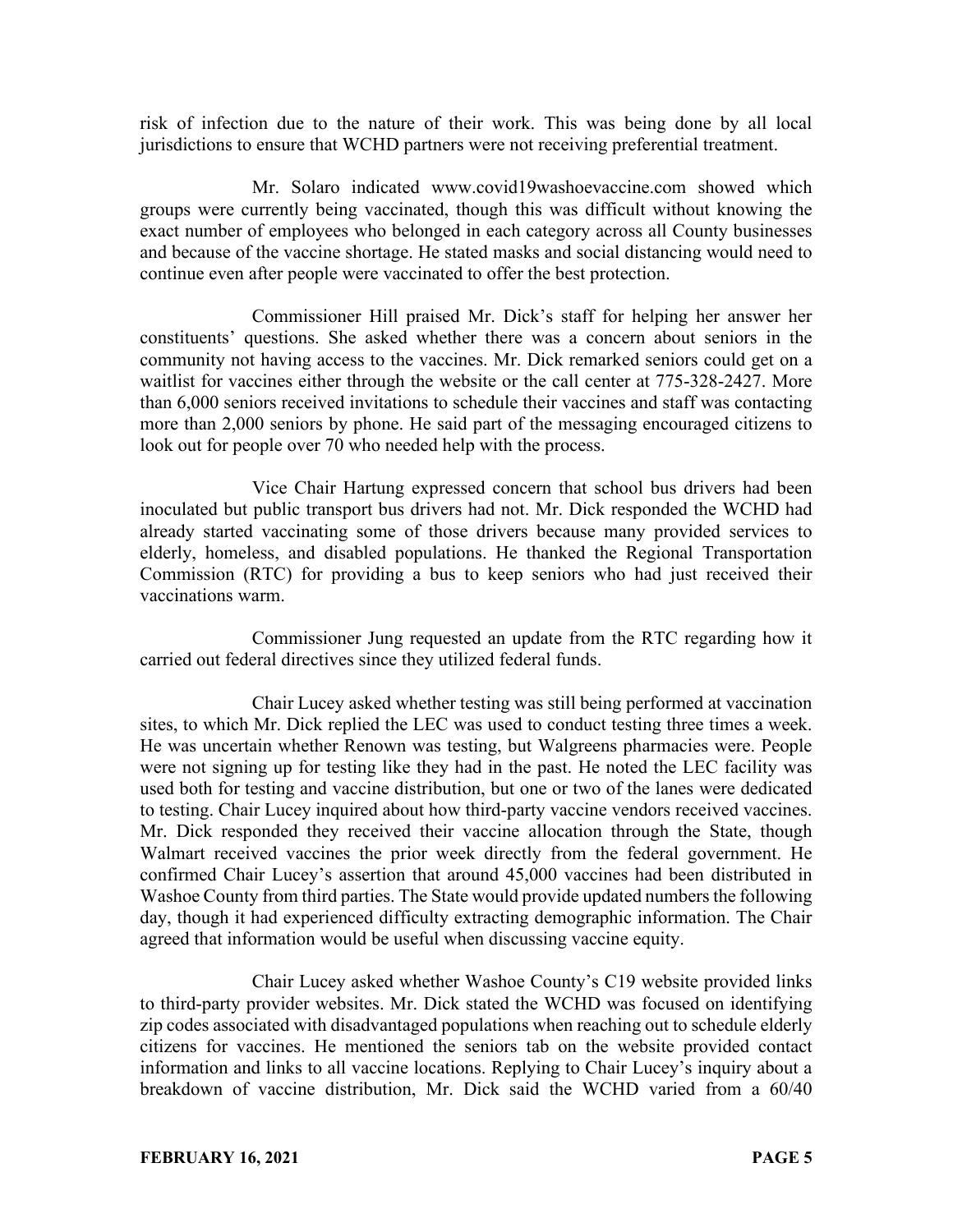breakdown to an even split; the bigger focus was to ensure vaccines were moving through both lanes.

Commissioner Hill commended Mr. Solaro and his team for being transparent in their plans to vaccinate County staff so as to be equitable with vaccines. Chair Lucey addressed the consternation in the media about elected officials getting vaccinated early by saying nobody on the dais had received a vaccine yet and Commissioners would wait until more vulnerable members of the community received theirs first.

County Clerk Jan Galassini noted the PowerPoint presentation was available on the County website.

There was no public comment or action taken on this item.

**21-0118 AGENDA ITEM 6** Appearance by Library Director Jeff Scott to provide an update on Washoe County library activities during the Covid-19 pandemic.

Library Director Jeff Scott conducted a PowerPoint presentation, a copy of which was placed on file with the Clerk, and reviewed slides with the following titles: Library Closure March 2020; Physical Services Plan April 2020; Library Core Services May 2020; Safety Protocols May 2020; Grab and Go Services June 2020; 2020 Accomplishments; 2021 Plans; and 2021 Needs.

Mr. Scott confirmed libraries closed in March of 2020 in accordance with guidance from the Governor and the County. He said the County provided him with cloudbased programs like Office 365 and Teams, which enabled Library staff to share information and make decisions. They determined virtual events were safe and would allow for the continuity of service. Virtual story times allowed for an increase in participation and publishers relaxed copyright requirements, enabling Library staff to read stories online. Additionally, reference staff used Teams to answer questions from citizens. He indicated virtual book checkouts increased 200 percent in March and April. He spoke about a program where any child enrolled in Infinite Campus would automatically receive a digital library card and receive updates about library services. The Library department worked with libraries in other counties to establish digital library cards.

Mr. Scott remarked it was difficult to make an initial plan because guidance and information were updated frequently. He noted the Library's budget was cut 40 percent during the recession and had not yet been restored. As such, many services were automated over the prior few years. He stated staffs of three employees needed to manage anywhere from an 8,000 square foot building to a 60,000 square foot building without the libraries becoming a community spread point. Roughly one-third of Library staff was listed as vulnerable due to age or pre-existing conditions. Because of this concern and issues prior to COVID-19 (C19), his priority was on a reopening that was safe for staff and the public.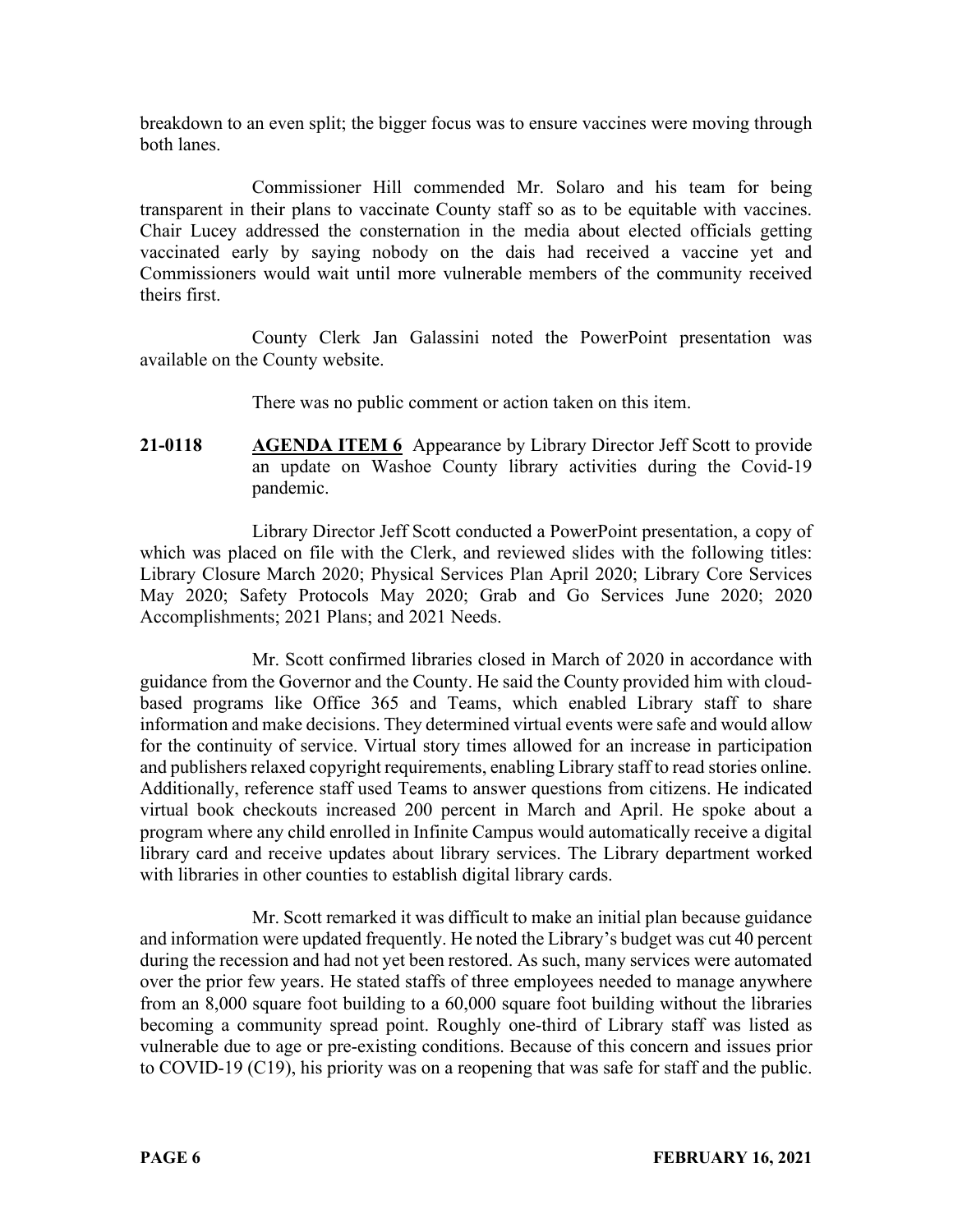Mr. Scott discussed some of the challenges of enforcing safety protocols in the libraries with limited staff. The easiest way for libraries to provide service was by allowing access to books, initially with grab-and-go and drive-through services, and later with walkup services. He indicated an Institute of Museum and Library Services study focused on how long C19 remained on books. It found trace amounts of C19 remained for up to five days, so returned books were quarantined for that amount of time. He said drivethrough windows opened in June at the South Valleys and Northwest Reno facilities, which continued to be the busiest locations. The grab-and-go system allowed people to enter libraries while wearing masks; bandanas and masks were made available at all locations. This limited exposure due to mask compliance and social distancing modeled the type of behavior that would be needed when libraries fully reopened. He indicated 20,000 holds on books were placed when the libraries opened in January 2021, and the libraries experienced about four times the number of book checkouts after reopening than during a typical full day. After two weeks, things began reverting to normal. He said 58 percent of voters voted at libraries, with the Spanish Springs Library leading the way by handling 11,000 voters; the South Valleys Library was third.

Mr. Scott stated libraries were again closed in November in response to the Governor's order. This was also when staff members started encountering more C19 exposures and there was a lag in testing. While there was only one C19 diagnosis among Library staff, he noted, most of the disruption came from quarantining as a result of potential exposures. He told a story about a school district in Rhode Island which faced a similar situation. He felt the decision to go virtual was the right one, and it opened up the opportunity for 36 members of Library staff to help the Washoe County Health District (WCHD) with C19 tracing; there had only been nine contract tracers before this. He explained how additional tracers increased the operational ability for the Washoe County School District (WCSD). He believed this helped drive down the C19 numbers in the community.

Mr. Scott said the Jail Library Services Grant was used to provide library services for the detention center with cooperation from the recently hired detention center library aide. The initial cost was \$10,000, with an additional \$2,000 allocated to sustain the collection. He praised his staff for their work and creative thinking over the prior year. He explained one third of his staff was working with the WCHD, one third was helping with virtual services, and the remainder was concentrating on grab-and-go services. He spoke about a plan to allow children to browse books at the Incline Village Library. He expressed optimism that libraries could fully reopen sometime during the year.

Chair Lucey thanked and praised Library staff for their willingness to help with contract tracing. He wondered about the April reopening date given the Governor's recent move to increase building capacity to 50 percent and asked whether a tiered opening plan would be utilized. Mr. Scott pointed out the old reopening plan was no longer valid, and the new plan would address those concerns. The first step would be to increase hold pickup hours, followed by expanding computer internet access and browsing services. Chair Lucey expected the need for contact tracers to decrease and that, along with automated handling, should allow more staff in the libraries. He inquired about potentially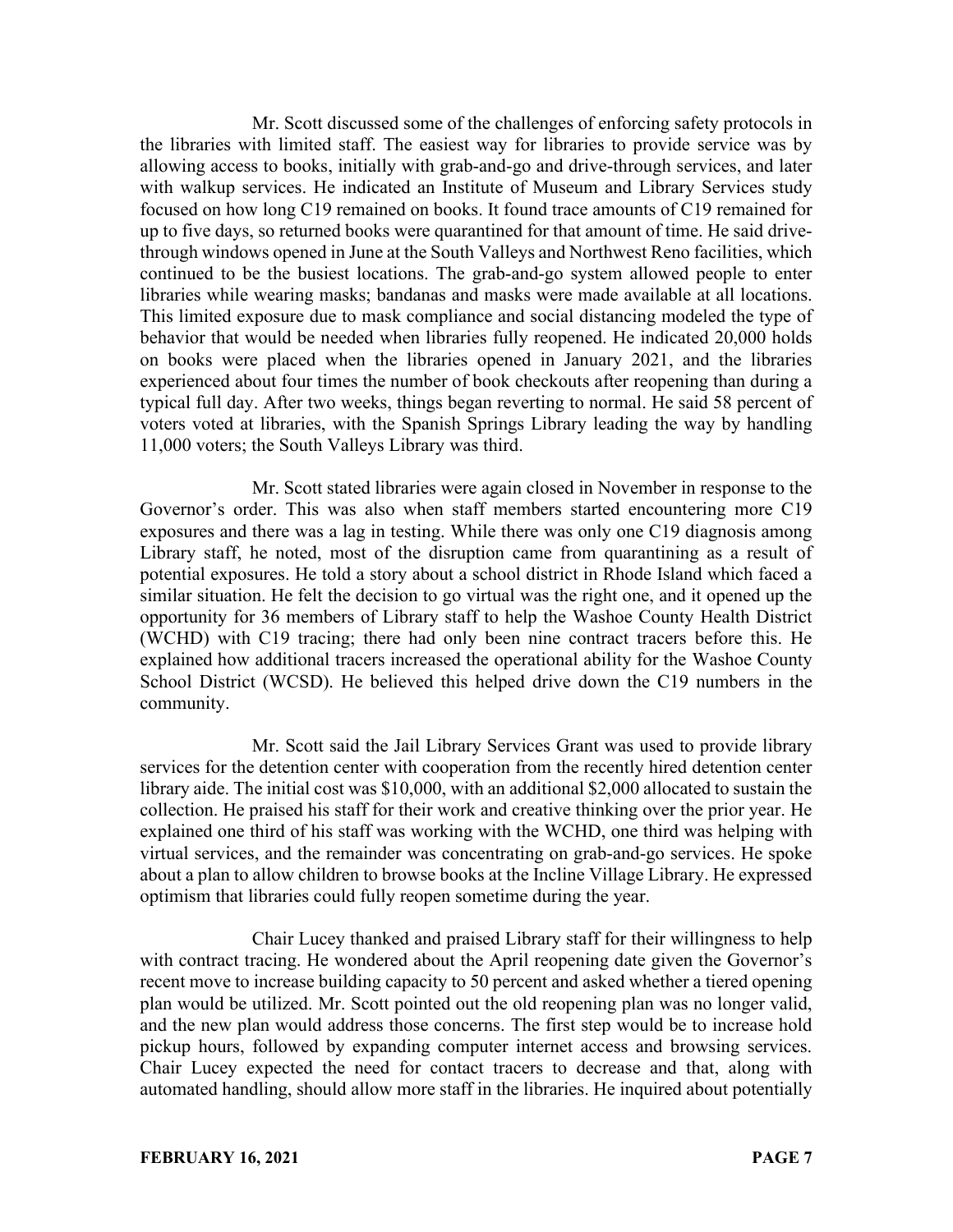providing library services for the families at Our Place. Mr. Scott replied they hoped to install a library there and he would speak with Human Services Director Amber Howell.

Citing emails he received from citizens frustrated with long lines, Vice Chair Hartung expressed his desire for libraries to open soon while maintaining drivethrough services for those who did not wish to enter. Mr. Scott indicated wait times had decreased since the hold list had been addressed. Vice Chair Hartung mentioned he saw long lines at the Spanish Springs Library, which Mr. Scott admitted likely occurred during the third week of reopening. A third day had been added to the Spanish Springs Library, which he thought would help.

County Manager Eric Brown lauded Mr. Scott and his team, saying their support greatly helped enable the reopening of WCSD schools. The Manager noted the Library department embraced technology as a way of providing services under difficult conditions, adding that Tech Services supported the libraries. He acknowledged the difficulty Mr. Scott faced in freezing 11 positions during the pandemic

Commissioner Hill stated libraries were an amazing resource in the community and she could not wait for them to reopen. She hoped to receive federal funds for local governments and encouraged Mr. Scott to consider other methods of touch-free infrastructure.

Commissioner Jung pointed out Chair Lucey was instrumental in garnering enthusiasm for people to change positions in order for schools to reopen, thus allowing adults to pursue their personal economic development. She praised librarians, saying they possessed the vital skill of reading through data to efficiently conduct contract tracing. Without this, schools might not have been able to open. She remarked Mr. Brown and Chair Lucey recognized things were prohibitive without schools and commended them for focusing on this. She praised Mr. Scott for his leadership and the weekly updates he sent to the Commissioners. She acknowledged the Library Board of Trustees for reviewing the data and best practices to keep everyone safe.

County Clerk Jan Galassini noted the PowerPoint presentation was available on the County website.

There was no public comment or action taken on this item.

## **DONATIONS – AGENDA ITEMS 7A1 THROUGH 8E**

- **21-0119 AGENDA ITEM 7A1** Recommendation to accept donations of [\$3,386.57] from various businesses, organizations and individuals for Regional Parks and Open Space programs and facilities; and direct the Comptroller's Office to make the appropriate budget amendments. Community Services. (All Commission Districts.)
- **21-0120 AGENDA ITEM 7A2** Recommendation to accept a donation in the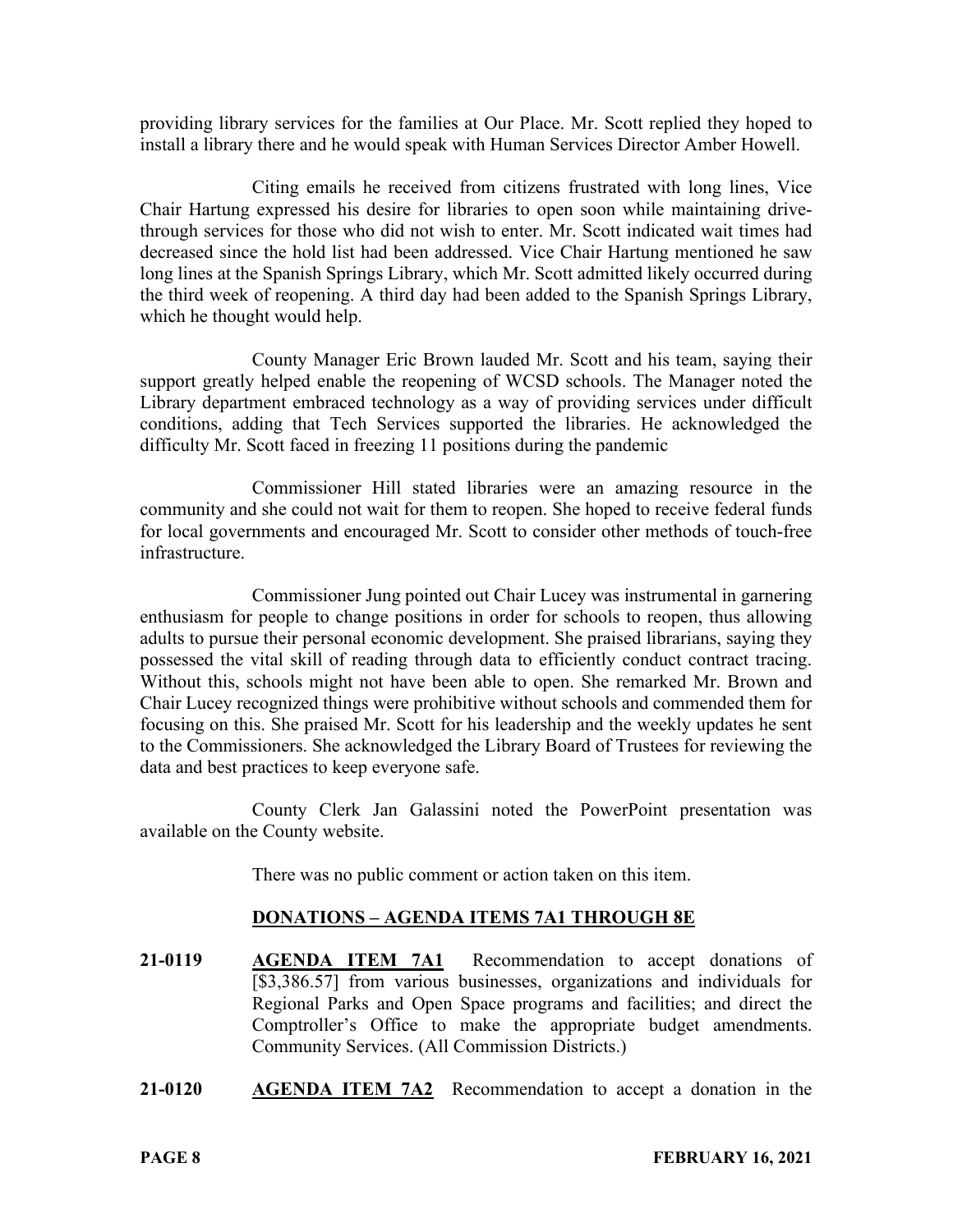amount of [\$372,800.00] from the Vera Silberstein Gift Trust for improvements to Bowers Mansion; and direct the Comptroller's Office to make the appropriate budget amendments. Community Services. (All Commission Districts.)

- **21-0121 AGENDA ITEM 7B1** Recommendation to: (1) acknowledge various items donated totaling an estimated market value of [\$26,760.00]; (2) accept a donation from Nevada Retina Associates to Washoe County Human Services Agency in support of children in foster care in the amount of [\$3,500.00]; (3) accept donations from various donors to Washoe County Human Services Agency to support welfare activities in the amount of [\$11,327.90] retroactive for the period November 21, 2020 through January 20, 2021; and direct the Comptroller's Office to make the necessary budget amendments. Human Services Agency. (All Commission Districts.)
- **21-0122 AGENDA ITEM 7B2** Recommendation to: (1) acknowledge various items donated totaling an estimated market value of [\$4,619.16]; and (2) accept donations to the Human Services Agency - Senior Services Fund to support operations of the Washoe County Senior Centers in the amount of [\$4,570.00] retroactive for the period November 21, 2020 through January 20, 2021; and direct the Comptroller to make the necessary budget amendments. Human Services Agency. (All Commission Districts.)
- **21-0123 AGENDA ITEM 7C1** Recommendation to accept a donation of two K9 Storm vests carriers and ballistic panels for K9s valued at [\$6,258.00] from Washoe County K9 Partners, to the Washoe County Sheriff's Office K-9 Unit. Sheriff. (All Commission Districts.)
- **21-0124 AGENDA ITEM 7C2** Recommendation to accept a donation of a K-9 dog valued at [\$9,000.00] from Washoe County K9 Partners, to the Washoe County Sheriff's Office K-9 Unit. Sheriff. (All Commission Districts.)

On the call for public comment and via the Zoom app, Ms. Annemarie Grant expressed reservation about police dogs, making note of lawsuits that had to be paid as a result of police dog attacks. She thought police officers could not always control the dogs, and she opposed receipt of this donation.

Chair Lucey thanked all donors because these donations were helpful to the continued service in the community.

On motion by Vice Chair Hartung, seconded by Commissioner Herman, which motion duly carried on a 5-0 vote, it was ordered that Agenda Items 7A1 through 7C2 be accepted.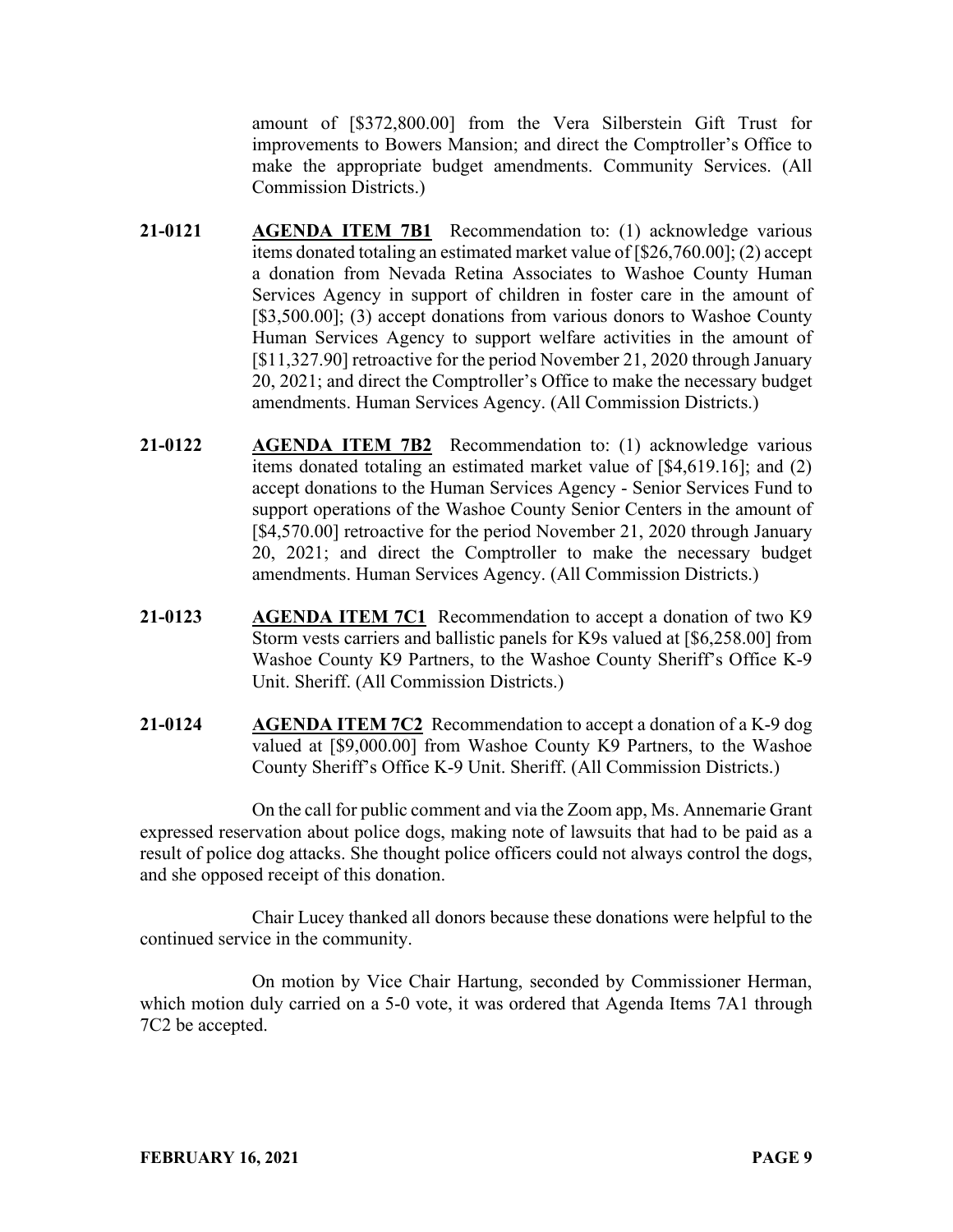# **CONSENT AGENDA ITEMS** – **8A THROUGH 8E**

- **21-0125 8A** Acknowledge the communications and reports received by the Clerk on behalf of the Board of County Commissioners, including the following categories: Monthly Statements/Reports. Clerk. (All Commission Districts.
- **21-0126 8B** Recommendation to 1) approve roll change requests, pursuant to NRS 361.765 and/or NRS 361.768, for errors discovered on the 2016/2017, 2019/2020 and 2020/2021 secured and unsecured tax rolls 2) authorize Chair to execute the changes described in Exhibits A and B and 3) direct the Washoe County Treasurer to correct the error(s). [Cumulative amount of decrease to all taxing entities \$37,552.64]. Assessor. (All Commission Districts.)
- **21-0127 8C** Recommendation to approve budget amendments totaling an increase of [\$4,950.00] in both revenue and expense to the FY21 Burning Man Project Donation account and direct the Comptroller's office to make the appropriate budget amendments. Health District. (All Commission Districts.)
- **21-0128 8D** Recommendation to approve Commission District Special Fund disbursement in the amount of [\$10,000] for Fiscal Year 2020-2021; District 2 Commissioner Bob Lucey recommends a [\$10,000] grant to the Washoe County Roads Fund to support a portion of the purchase of one cattle/horse guard to be installed in Hidden Valley, specifically on E. Hidden Valley/Desert Way to assist in keeping feral horses out of the neighborhood and off of the Washoe County roadways; approve Resolution necessary for same; and direct the Comptroller's Office to make the necessary budget appropriation transfers. Manager's Office. (Commission District 2.)
- **21-0129 8E** Discussion and possible approval of a settlement of claim number 2021123 involving Washoe County and Joseph Eberle for an amount not to exceed [\$35,000], for car rental fees, storage fees and vehicle replacement. Comptroller. (All Commission Districts.)

On the call for public comment and via the Zoom app, Ms. Annemarie Grant expressed concern that Agenda Item 8E was on the Consent Agenda and that taxpayers needed to pay for it. She opposed the item.

On motion by Commissioner Hill, seconded by Vice Chair Hartung, which motion duly carried on a 5-0 vote, it was ordered that Consent Agenda Items 8A through 8E be approved. Any and all Resolutions or Interlocal Agreements pertinent to Consent Agenda Items 8A through 8E are attached hereto and made a part of the minutes thereof.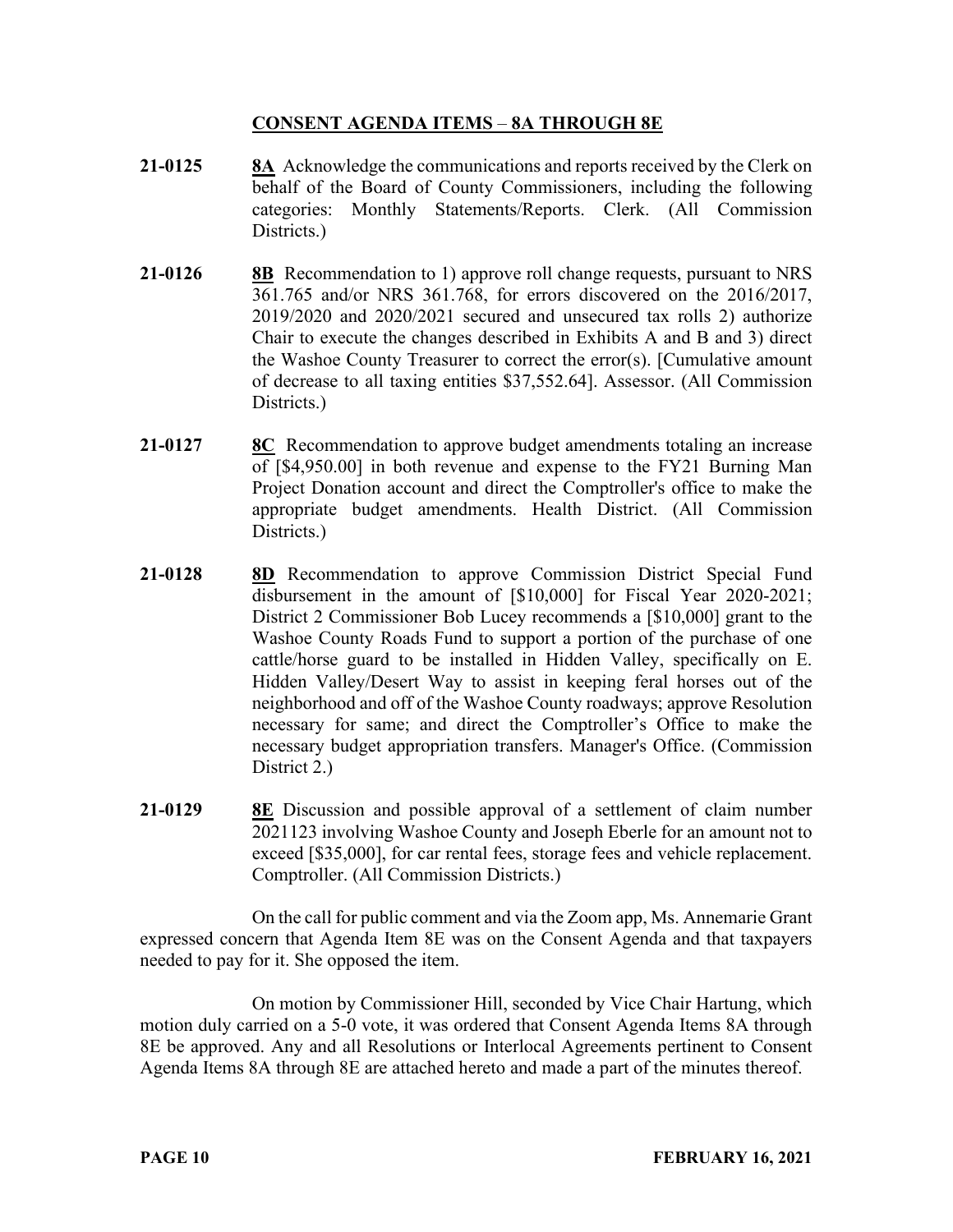# **21-0130 AGENDA ITEM 9** Recommended that the Board of County Commissioners acknowledge and accept the first Regional Animal Services Advisory Board Periodic Report as presented for FY 17/18 and FY 18/19. Animal Services. (All Commission Districts.).

Via the Zoom app, Regional Animal Services (RAS) Director Shyanne Schull noted Reno City Councilmember Naomi Duerr was present to speak as Chair of the Animal Services Advisory Board. Ms. Schull conducted a PowerPoint presentation and reviewed slides with the following titles: Animal Services Advisory Board (ASAB); Quarterly Meetings; Animals Impounded by WCRAS; Animal Outcomes; Animals Returned to Owner; Returned to Owner in Field; Field Service Calls; Progressive and Positive Efforts; WCRAS Budget (2 slides); Strategic Objectives; Trap-Neuter-Return Cat Program; Washoe County Code Updates; 2021 Legislative Priorities (2 slides); Dog Parker; Recommendations to County Commissioners; and Long Term Goals.

Ms. Schull explained the ASAB was formed in 2016 by the Board of County Commissioners (BCC) to allow for community involvement, provide for open dialogue with the BCC, explore recommendations and goals, and create a forum for updates relative to animal services. Occasionally the ASAB would make recommendations and request special projects and research. She noted Animals Services took in stray and lost animals, animals seized for cruelty, and those pending investigation; on average they took in 13,000 animals annually. She pointed out RAS typically returned over 40 percent of living animals to their homes, significantly higher than the national average. As such, many agencies reached out to RAS to learn the key elements of their return home program. She stated an interlocal agreement with the Nevada Humane Society (NHS) allowed RAS to transfer any animals not returned to their owners within a five-day waiting period to the NHS for adoption. RAS worked with more than 50 other rescue groups for animals not taken by the NHS. She added animals classified as dead were generally sick or injured when impounded, though some were pronounced dead upon birth.

Ms. Schull credited the free microchip program, approved by the BCC in 2012, for helping return animals to their homes quickly. Since 2013, RAS implanted 30,000 microchips and she considered the program to be very successful. One statistic they reviewed monthly was the number of animals returned home without impounding them in the shelter. She noted RAS fielded more than 30,000 service calls a year; in addition to the reasons listed on the slide, calls were for law enforcement and fire department requests. Recent efforts to improve the strategy for cruelty case reports and the relationship with regional law enforcement partners resulted in an increase in the number of cruelty cases handled and civil penalties issued. 50 citations were issued in 2015, but 353 were issued in 2019.

Ms. Schull stated RAS was implementing proactive measures to ensure the animals it serviced received the best care. She played a brief video of staff preparing edible enrichment for the animals and shared a story about a regional effort to rescue several deer who fell into a canal.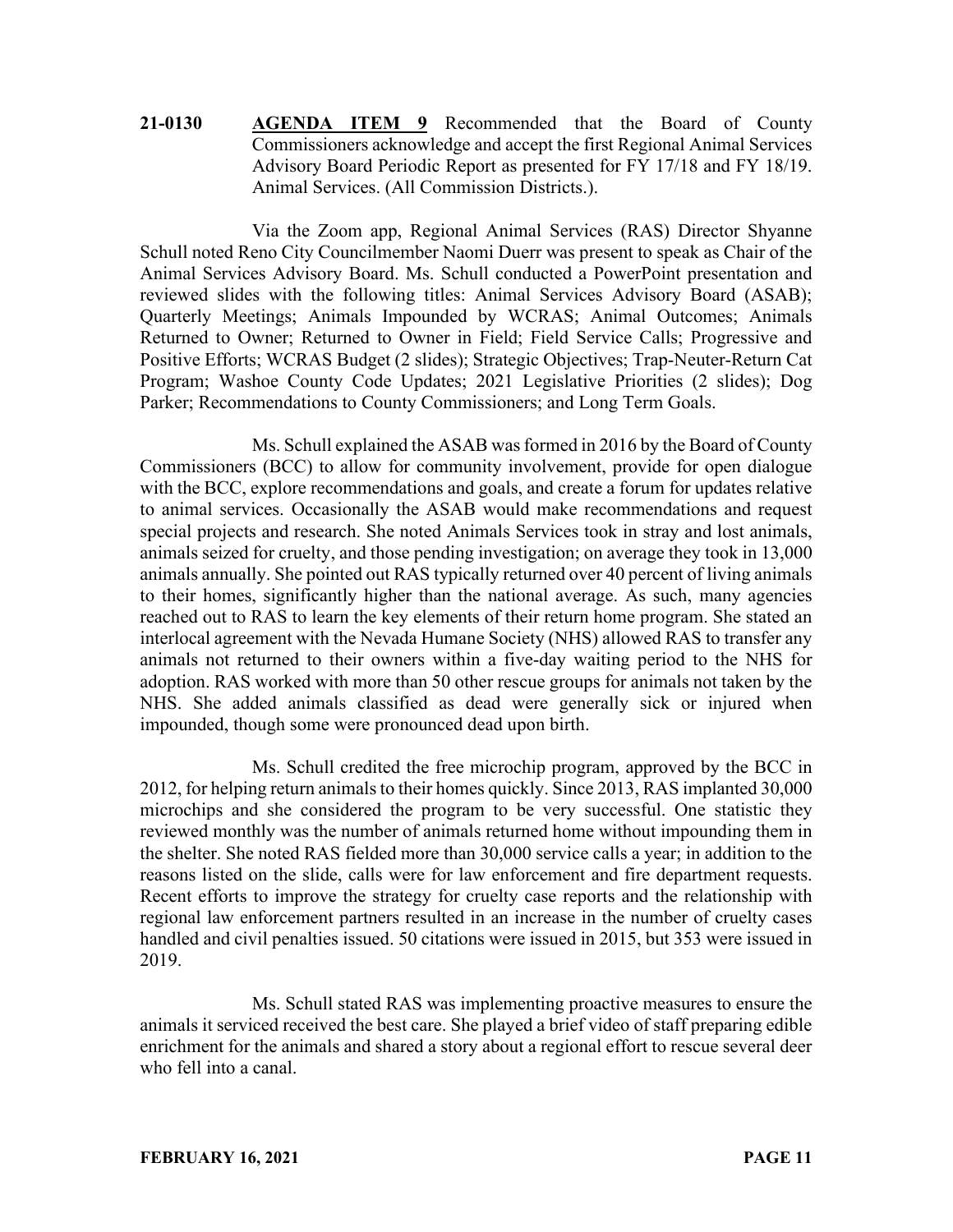Ms. Schull indicated the RAS fund was one of Washoe County's special revenue funds, and it was primarily funded by property taxes. She noted the NHS shared costs with RAS by cohabitating in the same building. The budget had increased by around five percent in 2018 due to the collection of additional property taxes and better dog license compliance; 2019 saw an increase of 12 percent. She said expenditures increased by eight percent in 2018, though RAS was still under budget by \$700,000. Expenditures increased by seven percent in 2019, but RAS was still under budget by over \$700,000 that year.

Ms. Schull mentioned the RAS strategic objectives were put in place in 2015. She provided examples of actions taken and programs developed by RAS to fulfill each of its four strategic objectives. In response to a prior request by the ASAB, RAS worked with NHS on a program to spay and neuter, vaccinate, microchip, and release stray and feral cats back into the community. She noted a presentation on the success of the program had been given to the ASAB. She said RAS identified the Washoe County Code section regarding dangerous dogs as one which needed revision since it had not been updated since 2016. Areas regarding enforcement were needed and she hoped amendments would come to the Board in 2021.

Ms. Schull explained dog parkers were temperature-controlled enclosures placed outside businesses which could be utilized by patrons. The RAS put together explanatory letters for each prospective jurisdiction to consider implementation of this program, though no dog parkers had been put into use yet. She spoke about the benefits of utilizing social media to provide timely information and build trust within the community. Many organizations in the animal welfare industry used social media platforms to help with adoptions and reunifications. She conveyed the ASAB's recommendation for RAS to have its own social media platform to share this useful information.

Councilmember Duerr thanked the Board for the opportunity to present, praising Ms. Schull and her staff for their engagement and Commissioner Jung for her ideas. She indicated she had been Chair since the inception of the ASAB and emphasized the high return and adoption rate, which was among the highest in the country. She noted a decrease during the COVID-19 pandemic in missing and abused animals, but an increase in the severity of abuse. She commended RAS for addressing serious issues like hoarding, animal rescue, and power outages. She emphasized the hope to pass clarifying legislation and requested help from the Board. Lastly, she asked for the Board's support regarding social media, suggesting giving RAS more freedom to announce events via social media platforms. She lauded the Washoe County employees who worked with RAS.

Commissioner Hill asked whether bill draft requests (BDRs) had been drafted on the items which were legislative priorities. Ms. Schull said BDR language had been drafted but RAS was still seeking sponsors for those BDRs. Government Affairs Liaison Jamie Rodriguez also worked on it. Councilmember Duerr added this type of issue would normally have been submitted by Washoe County, but they made the decision not to draft bills this year. Regarding social media, Commissioner Hill stressed the importance of establishing a strong relationship with RAS so constituents knew exactly where their tax dollars were spent.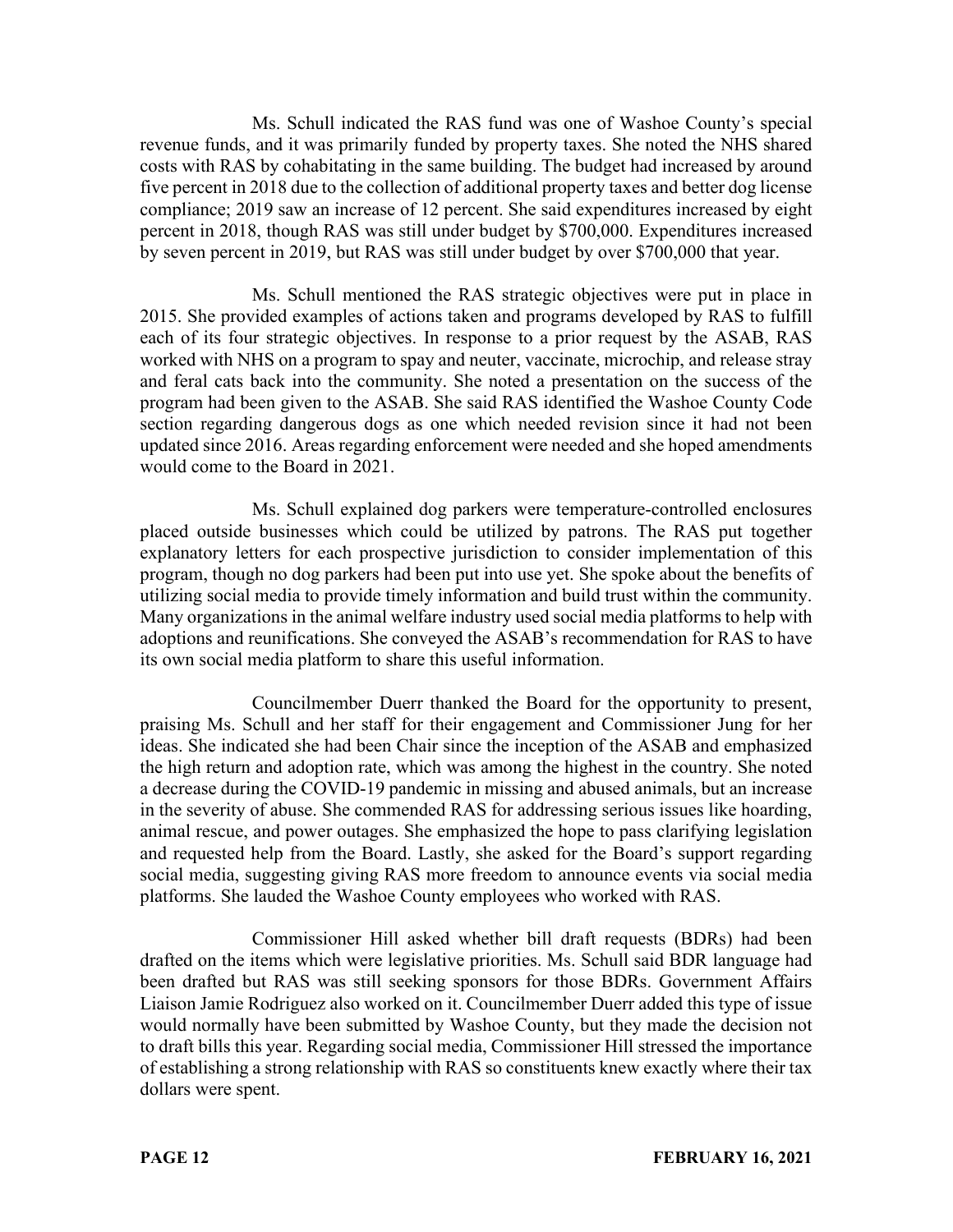Vice Chair Hartung praised Ms. Schull's attentiveness, both in response to concerns he had as well as those of the Cities of Reno and Sparks. Chair Lucey thanked Ms. Schull and Councilmember Duerr for the presentation.

There was no response to the call for public comment.

On motion by Vice Chair Hartung, seconded by Commissioner Herman, which motion duly carried on a 5-0 vote, it was ordered that Agenda Item 9 be accepted.

**21-0131 AGENDA ITEM 10** Recommendation and possible action to create a Commissioner Engagement Program in the Office of the County Manager which will be overseen by the Communications Director, and which will facilitate and administer a commissioner-citizen engagement process utilizing two tracks, Commissioner Outreach and the Community Advisory Boards, both working in unison for balanced and complete community engagement; request and possible action to fund the Program in FY22 with an estimated program budget of \$372,000 to cover personnel, technology and program costs, a portion of which will be offset with revenues already established in the Office of the County Manager. Manager's Office. (All Commission Districts.)

County Manager Eric Brown introduced Communications Director Nancy Leuenhagen and Digital Communications Supervisor Tammy Cummings. It was noted that Assistant County Manager Dave Solaro was available on the Zoom app.

Ms. Leuenhagen conducted a PowerPoint presentation, a copy of which was placed on file with the Clerk, and reviewed slides with the following titles: Proposal for Commissioner Support Program; Commission Support Program; Commissioner Support – Two Tracks (2 slides); Program Implementation – Track 1; Sample "Menu" of Engagement Activities; Phase I Program Costs – FY 22; and Next Steps.

Ms. Leuenhagen opined the Commissioner Support Program (CSP) would strengthen relationships with Commissioners' communities and stakeholders. She noted a committee co-chaired by Ms. Cummings worked for several months to prepare the recommendations for this item.

Ms. Cummings said the purpose of the CSP was to support the Commissioners in their efforts to understand and implement effective quality of life enhancements. She acknowledged that each Commissioner district had unique and diverse geographic, development, and service needs, and no single solution for outreach would work. Mr. Solaro added Track 2 would work with Track 1, providing options for each Commissioner to focus their community engagement the way they wanted.

Ms. Cummings stated one question this sought to address was how to understand and respond to the needs of the silent majority. She brought up the discovery of technology that would prioritize extensive open data to understand residents' priorities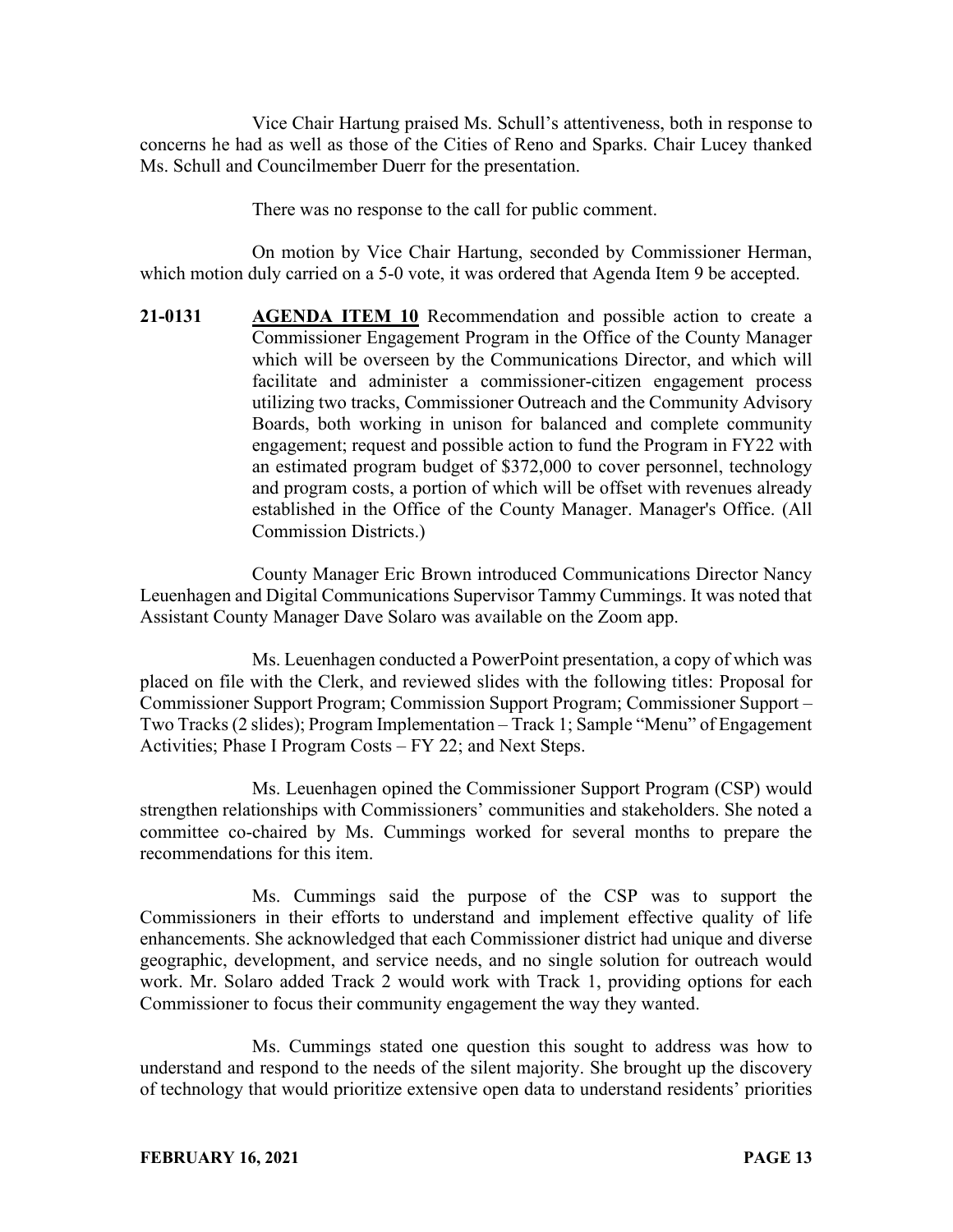and make data-driven decisions. Ms. Leuenhagen noted the program would require \$372,000 in new funding for two new staff members and new technology. Like they did with the Washoe 311 program, they would gather feedback from each Commissioner about what was working in each of their districts.

Commissioner Herman commented reductions in the Citizen Advisory Board (CAB) program were the reason she became a Commissioner. She inquired about whether monthly meetings would occur, whether they would still be named citizen advisory boards, and how significant the changes would be. Ms. Leuenhagen said the CSP would work with the Community Services Department (CSD) to provide a bridge with the CABs, which she believed would remain intact. Mr. Solaro felt the program would give each Commissioner a menu of options about how best to work with their community. He indicated what occurred at those meetings and how often they were held would be driven by the Commissioner and the specific district. He acknowledged the historical problem of financing the needs of each individual Commissioner, which was why CABs began to focus more on development. This program would provide an opportunity to understand how each Commissioner wanted to communicate with their districts. He thought it was important that the Board of County Commissioners (BCC) ask the Manager to fund the program so staff could gather input to make good decisions.

Commissioner Herman thought this program would be more complicated and expensive than the prior system. Ms. Leuenhagen said staff's current support was lacking in district-specific and technological areas. For example, the district newsletter did not have the ability to incorporate specific jurisdictional messaging, which she hoped to begin with this program.

Vice Chair Hartung asked whether the Commissioners would need to vote on polices, rules, and regulations. Mr. Solaro replied policy issues regarding CABs would need to come back to the Board for discussion. He commented CABs were limited by Open Meeting Law (OML), so all policies would need to be captured in bylaws. Vice Chair Hartung wanted a discussion about a policy prohibiting Commissioners from appointing family members or residents of their houses.

Commissioner Hill remarked Incline Village was home to many jurisdictions, and the community often expressed concern about not knowing what Washoe County was doing. She opined the CAB should continue to allow the community to weigh in on development. Additionally, the program would allow greater interaction with the community, which she felt had been missing. She felt the County could do a better job of talking to and including the community in the decision-making process.

Regarding Vice Chair Hartung's concern about appointing relatives, Commissioner Herman said the specific issue was spurred by a shortage of members and it had been an emergency to fill the seat. The person agreed to come on the CAB only until the seat was filled. Chair Lucey said the issue could be discussed when they worked on policies.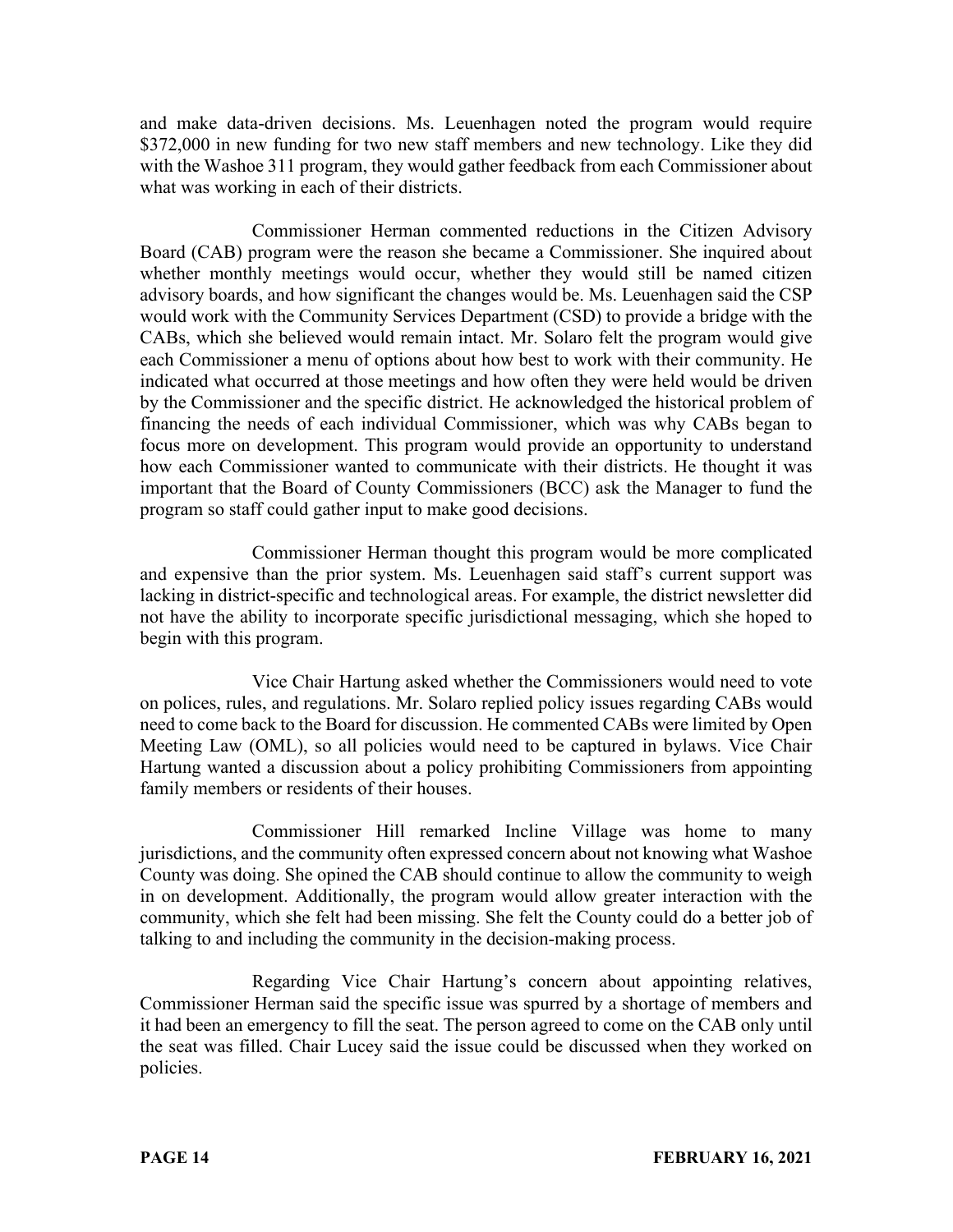Chair Lucey said he was a private business owner and citizen when he became a Commissioner, and he often felt there was no efficacy in the CAB program. The South Valleys/Washoe Valley CAB specifically did not get information back to the Planning Commission or the BCC in a timely manner. He felt CABs became a forum for public participation, but their concerns were never validated through the deciding bodies. He noted he initially supported the decision to limit the focus of CABs to development, but he found it was not the right decision. He agreed with Commissioner Herman this was where citizen involvement began.

Chair Lucey acknowledged every district faced different geographic challenges and had different community needs. He thought this program would not destroy CABs but instead give them the autonomy to serve their constituents while including additional outreach. He welcomed future discussions about crafting policy and establishing the BCC's goals for CABs, while allowing them to make informed decisions based on citizen input. He recognized there might be many iterations in this program, but it was worth investing the time and effort.

Vice Chair Hartung said he was on a CAB in the 1990s when CABs were the first stop in the development process. CAB meetings morphed into community meetings with attendance by the Sheriff's Office and the fire department, but that was not the original intent of CABs. He noted CAB members used to go through an extensive training program overseen by the CSD. He felt the training was essential because current CAB members were not as savvy about things such as meeting management as the ones who received training. He wanted to consider how to train community members to engage in the process in an equitable way.

Commissioner Jung thanked staff for providing multiple tools for Commissioners to use to personalize their approach to interacting with their constituents. She concurred there was no single solution that would work with all constituents. She praised the program as creative and equitable, and thanked Ms. Cummings for recognizing the need for an investment in outreach. The Commissioner opined the program would help Commissioners predict emerging issues rather than reacting to them. She appreciated that the BCC had been heard.

On the call for public comment, Ms. Carol Burns said she was an original member of the Sun Valley CAB, and the CAB originally addressed minor constituent problems and not just major development projects. She thought the BCC was able to help many people that way. She expressed concern about people not being able to attend BCC meetings and a failure to let people know about CAB meetings.

Mr. Patrick Shea, Chair of the North Valleys CAB, said he had not been contacted by the development committee. He noted many CABs felt they were not part of the process and there was a perception that nothing happened after CABs received feedback from the community. He opined his CAB did not receive information until the issues with Swan Lake occurred. He appreciated the County's plan to increase engagement.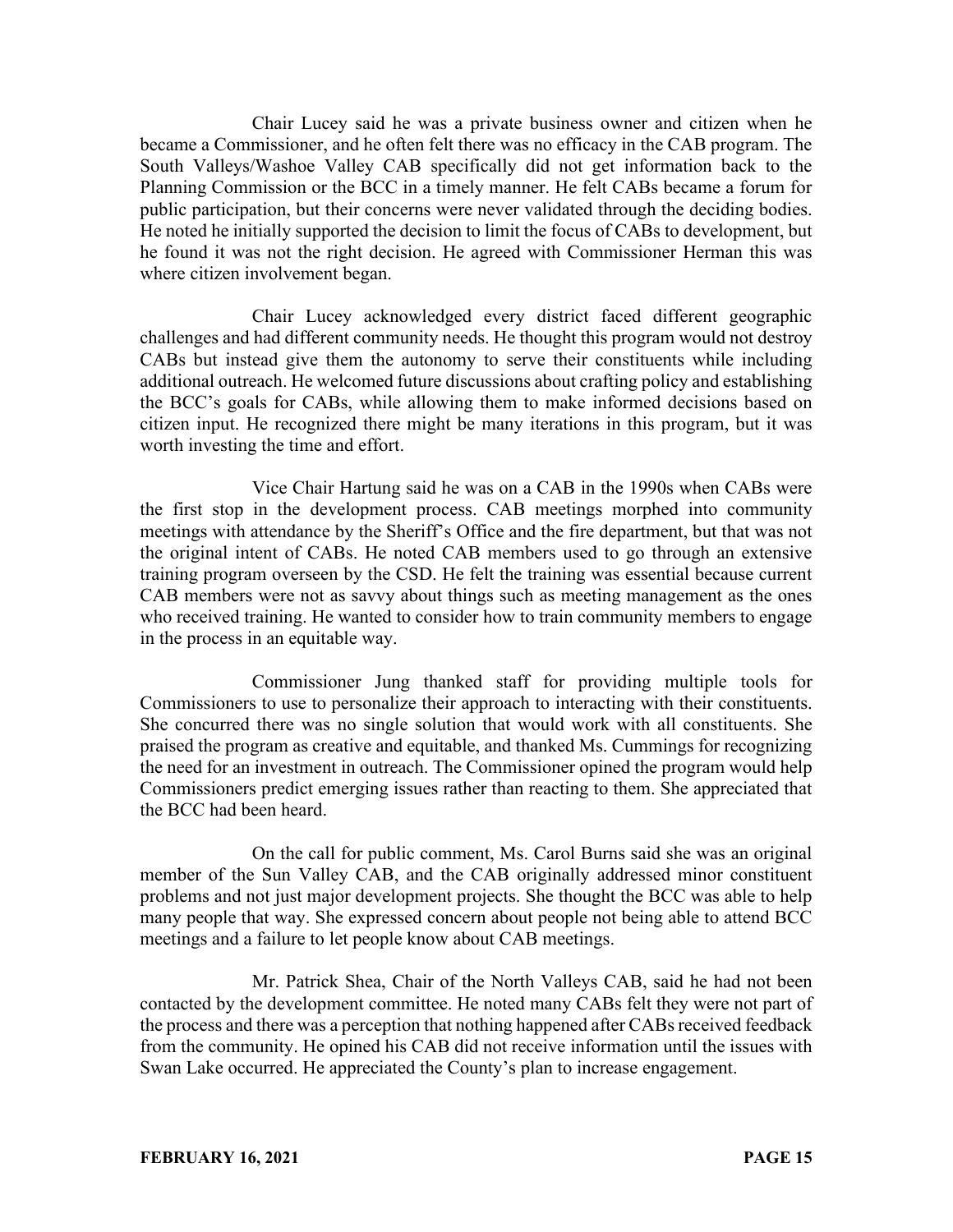Via Zoom, Ms. Judith Miller, Chair of the Incline Village/Crystal Bay CAB, recalled CABs were limited to development issues around 2014. She thought attendance would increase if topics other than development were covered and meetings were advertised. She wanted the community to have adequate opportunities to ask questions and hoped the BCC would continue Zoom meetings even after the COVID-19 pandemic.

Via Zoom, Ms. Pamela Roberts agreed with comments made about CABs being able to discuss a wider range of topics and CAB members receiving more training. She thought Track 1 was promising but expressed concern about residents not having the same access to information as developers. She noted CABs gathered district-related feedback, but all five BCC Commissioners voted on development, not just the impacted district's Commissioner. She wished to see changes to CAB appointment policy.

Via Zoom, Ms. Maeve Ambrose, Chair of the Warm Springs Rural CAB, thanked the Commissioners for listening to constituents about the CAB format. She requested that CABs be able to discuss non-development items and have more control over their agendas. She wanted to see the ability for more public input as the program evolved, training for CAB members, and further discussion about CAB member appointment policy.

Chair Lucey summarized the BCC wanted to improve the outreach process while maintaining the effective aspects. He looked forward to seeing two-way communication.

Commissioner Herman reminded the Board that former Assistant District Attorney Paul Lipparelli used to teach classes on OML. She encouraged communications staff to meet with her to discuss ideas about her district, which she felt could save the County money.

Vice Chair Hartung said he had no issues with different agencies at CAB meetings but cautioned that open agendas increased the risk of OML violations. He suggested scheduling CAB meetings to discuss development issues, followed immediately by community meetings where no deliberation would occur. Chair Lucey said those types of suggestions could be discussed when the topic of CAB policy returned to the BCC; he hoped for interaction and input from CAB Chairs. He reminded the Commissioners this item pertained to the CSP.

Commissioner Hill moved to accept the recommendations with a caveat that staff bring back the topic of bylaws and policies so the BCC could make recommendations for how CABs would function in the new fiscal year, a motion seconded by Commissioner Herman.

Deputy District Attorney Nate Edwards summarized the motion would be to create the CSP as laid out in the staff report, but he wanted to ensure the motion did not take positions on overhauling the CAB system; the latter could be made as direction to staff.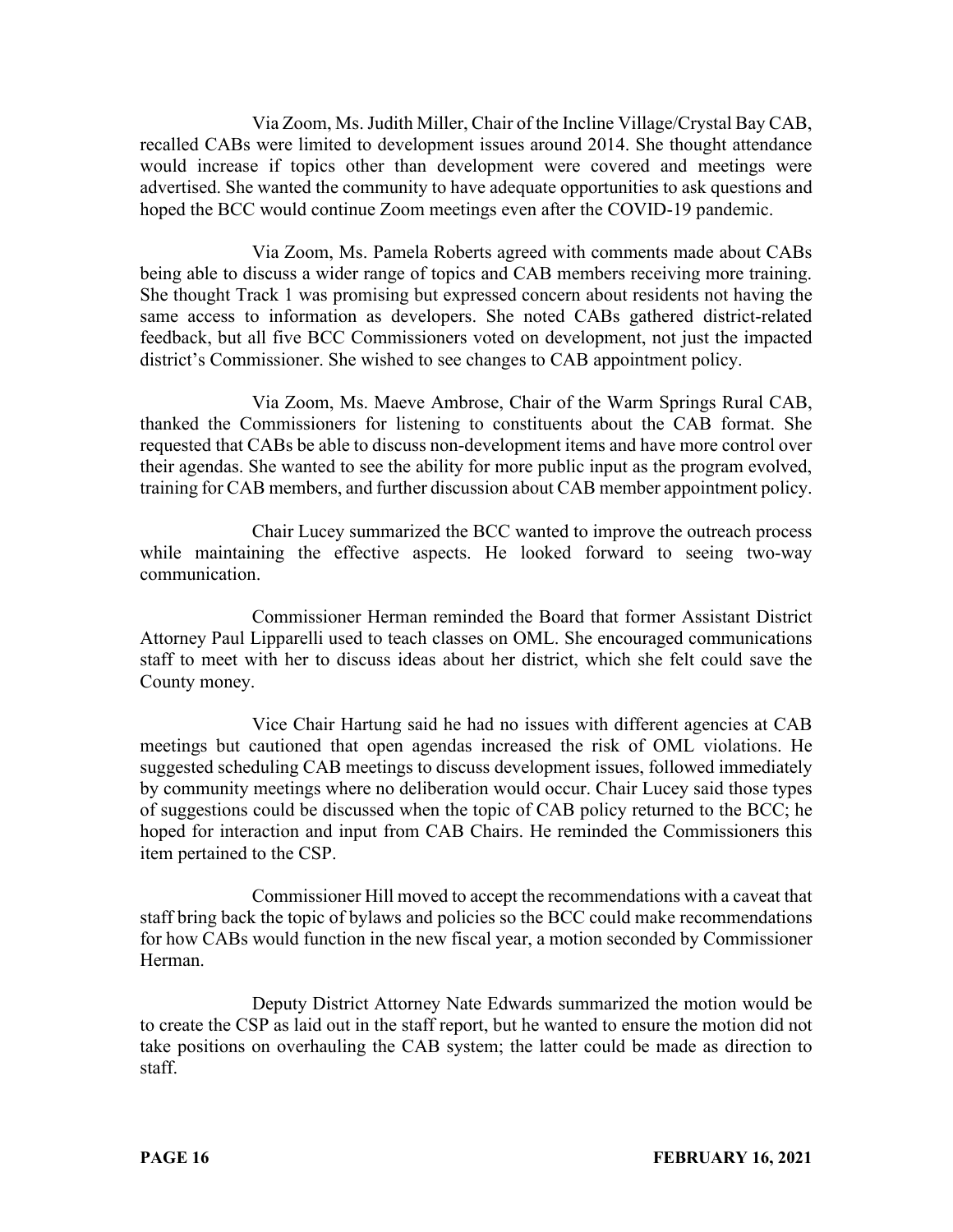Commissioner Hill rescinded her original motion.

On motion by Commissioner Hill, seconded by Vice Chair Hartung, which motion duly carried on a 5-0 vote, it was ordered that a Commissioner Engagement Program be created in the Office of the County Manager, overseen by the Communications Director, to facilitate and administer a commissioner-citizen engagement process utilizing two tracks, Commissioner Outreach and the Community Advisory Boards, both working in unison for balanced and complete community engagement. Further, it was ordered that the program be funded in Fiscal Year 22 with an estimated program budget of \$372,000 to cover personnel, technology, and program costs.

**21-0132 AGENDA ITEM 11** Discussion and direction to staff and possible action concerning a vacancy on the Reno Justice Court created by the retirement of the Honorable Peter J. Sferrazza. Possible options include directing staff to return with suggestions and cost estimates on a process to appoint an individual to serve until the 2022 election, an election procedure to fill the vacancy for the remainder of the unexpired term, or to leave the seat open until a new Justice of the Peace is elected in 2022 and seated in 2023. Manager's Office. (All Commission Districts.)

Via the Zoom app, Assistant County Manager Kate Thomas indicated staff sought direction on the vacant Justice of the Peace position. Staff received a letter from Chief Judge Ryan Sullivan in November informing them that Justice Sferrazza's final day would be November 30. In that letter, an offer was made to hold that seat until a new judge would be elected in 2022. She reviewed the Board's options: approve a resolution to hold a mail-in election at a cost of over \$400,000; have staff bring forth a process to appoint an individual to fill the vacant term, with the understanding that staff estimated a savings of \$19,000 each month the seat remained vacant; or leave the position open until January 3, 2023 following the 2022 election, resulting in a savings of \$494,000. She reminded the Board of a similar situation in 2014-2015, when the Board elected to keep the retired judge's seat vacant.

Vice Chair Hartung recalled leaving the seat open in 2014 because the savings was over \$1 million. At that time, Chief Judge Scott Pearson noted a willingness to absorb the case load and pass the savings on. This was similar to Chief Judge Sullivan's recommendation now, which would result in \$500,000 in savings. The Vice Chair supported leaving the position open until the election.

Chair Lucey stated he met with Chief Judge Sullivan. The Chair felt the decision in 2015 was the wise choice and Chief Judge Sullivan felt confident the current case load could be maintained. He agreed it was smart to allow judges to conduct their business in the way they felt best.

There was no response to the call for public comment.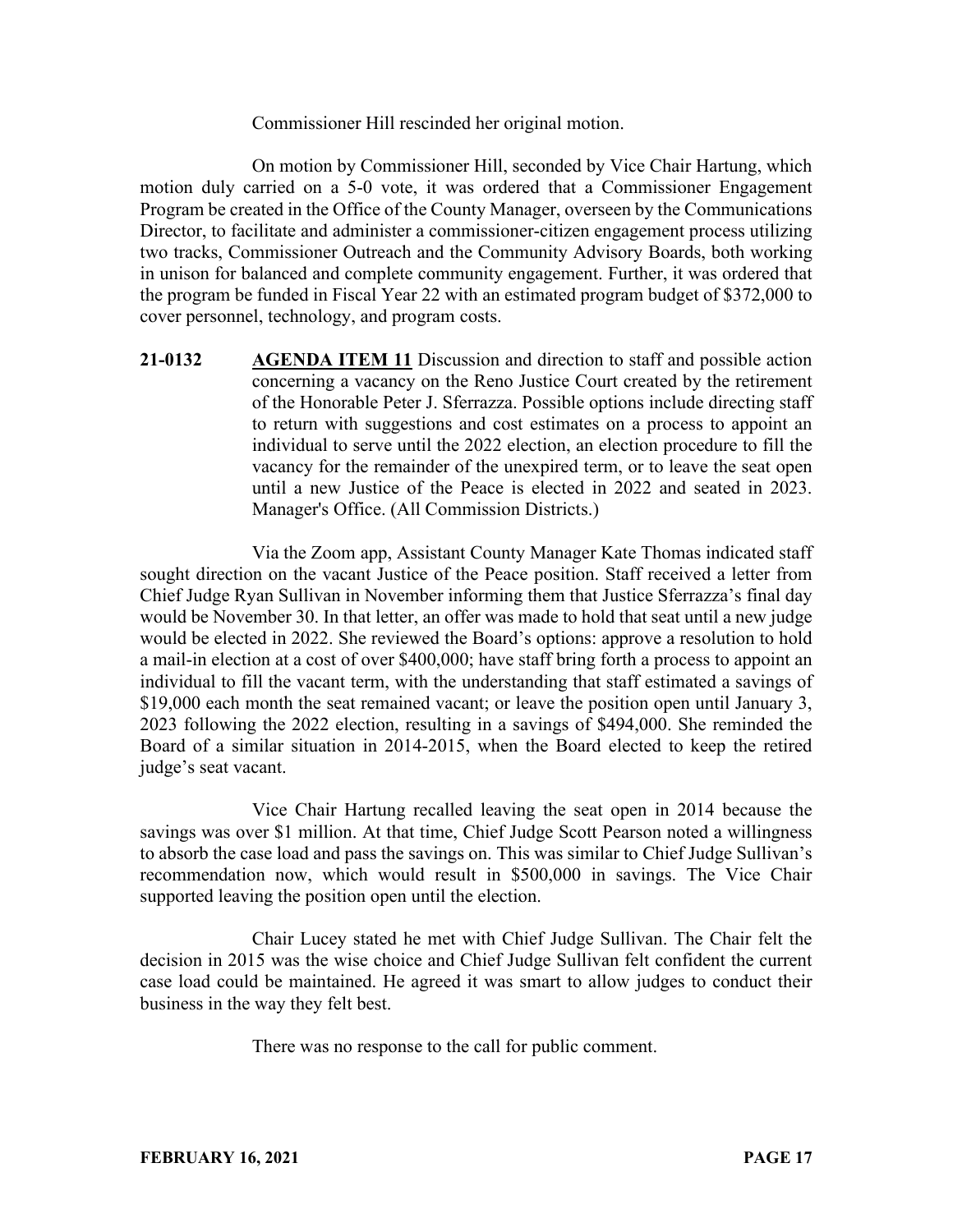On motion by Chair Lucey, seconded by Vice Chair Hartung, which motion duly carried on a 5-0 vote, it was ordered that the Justice of the Peace position be left open until seated in 2023 following the 2022 election, with an estimated savings of salary and benefits for 26 months.

**21-0133 AGENDA ITEM 12** Discussion and direction to staff regarding legislation or legislative issues proposed by legislators, by Washoe County, Truckee Meadows Fire Protection District, or by other entities permitted by the Nevada State Legislature to submit bill draft requests, or such legislative issues as may be deemed by the Chair or the Board to be of critical significance to Washoe County. Manager's Office. (All Commission Districts.)

County Manager Eric Brown indicated there had not been any change to what was reviewed the prior week. Chair Lucey noted he and Commissioner Hill were a part of those meetings and confirmed there were no changes of note. He spoke about a presentation he, Assistant County Manager Kate Thomas, and Government Affairs Liaison Jamie Rodriguez made to the Assembly Government Affairs Board about the County's process. Aspects of the presentation pertaining to the COVID-19 response, homelessness, and the budget were well-received.

There was no response to the call for public comment.

On motion by Vice Chair Hartung, seconded by Commissioner Hill, which motion duly carried on a 5-0 vote, it was ordered that Agenda Item 12 be accepted.

## **21-0134 AGENDA ITEM 13** Public Comment.

Via the Zoom app, Annemarie Grant, sister of Thomas Purdy who died in police custody, expressed frustration about Chair Lucey's decision to no longer read public comments into the record. She felt this change was specifically intended to stifle her and her brother's ability to speak. She played audio of her brother in the jail.

## **21-0135 AGENDA ITEM 14** Announcements/Reports.

Commissioner Hill asked for a future agenda item for a discussion about Citizen Advisory Board policies and bylaws.

Vice Chair Hartung spoke about a regional homelessness team made up of representatives from Washoe County, the Cities of Reno and Sparks, social workers, and interns from the University of Reno, Nevada (UNR). He thought it would be beneficial to find an office location for them since they came from multiple agencies, suggesting they could have a modular building on the UNR campus.

Commissioner Jung wanted discussion with the County Manager or a future agenda item to address potential conflicts of interest with elected officials having family